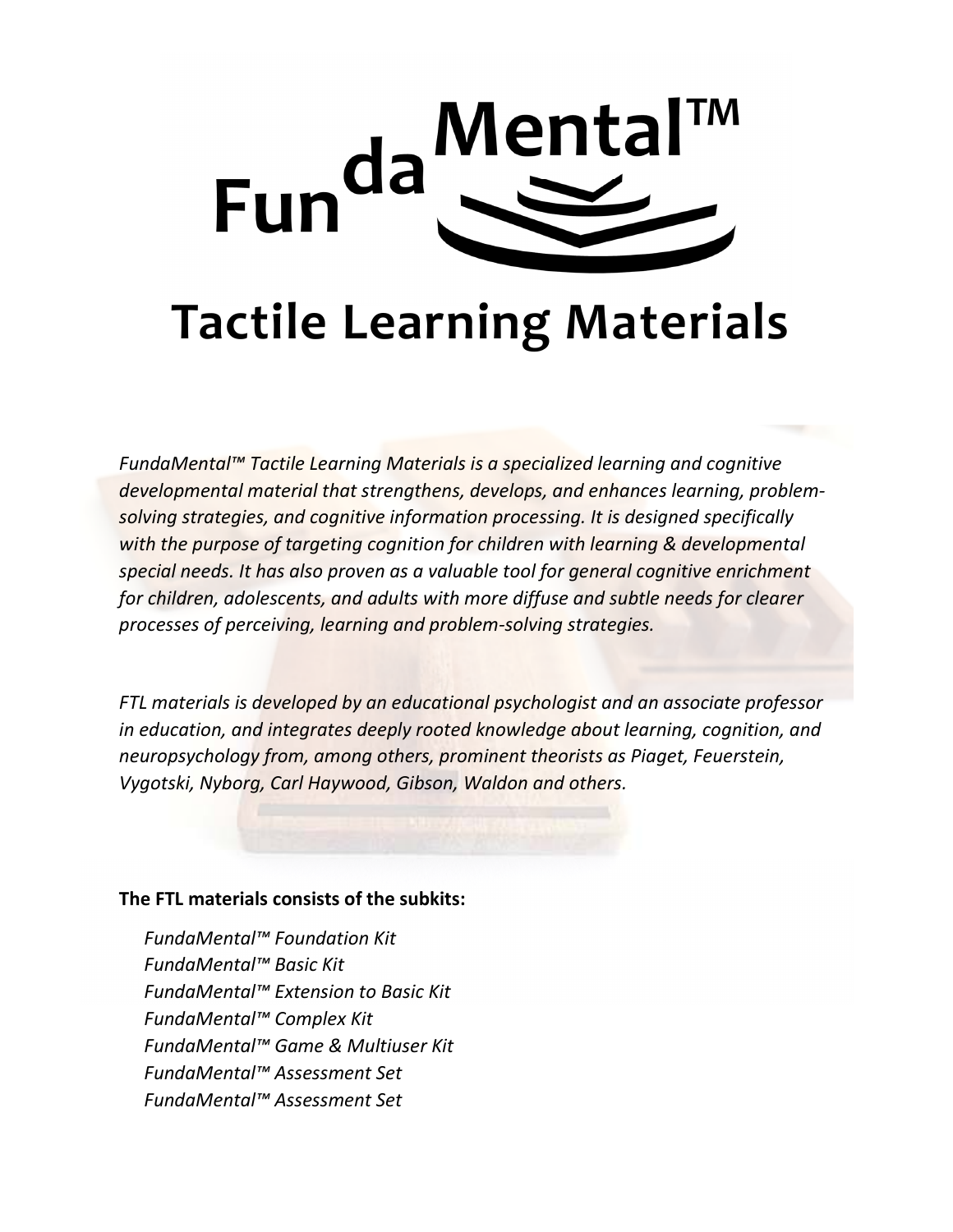## **What cognitive functions and processes can be targeted with FTL Materials**

*The materials are suited for strengthened learning, cognition, and problem-solving strategies in general, but can specifically be aimed at developing a variety of cognitive functions and processes:* 

## **Self-regulation**

- Attention Control
- Control of Impulsivity
- Systematic Exploration
- Focusing
- Planning
- Tolerance for ambiguity/uncertainty

## **Information Processing**

- Precision and Accuracy
- Sequential perception
- Goal-directed Perception
- Bottom-up processing
- Top-Down processing

## **Language, Coding, and Internalization**

- Verbal Tools and Concepts
- Analytic Coding
- Working Parallelly with Several Information Sources
- Working Memory
- **Internalization**
- Communication and Explanatory skills
- Defining Characteristics and Constancies

## **Logical Reasoning**

- Establishing Connections & Relations
- Pattern Recognition
- Comparing
- Ordering, Grouping and Categorization
- Analysis & Synthesis
- Inductive Reasoning
- Deductive Reasoning
- Analogic Reasoning
- Mental Visualization, Imagination and Representation
- Mental Transformation

## **Self-Awareness, Motivation and Learning Attitude**

- Curiosity & Motivation
- Active Explorative Behaviour
- Self-reliance, -confidence, and efficacy
- Handling Cognitive Challenges
- Self-awareness & Metacognition
- Openness to Mediation

## **Spatial Orientation**

- Inner Mental Map
- Spatial Orientation
- Spatial Conceptual Tools
- Perspective Taking
- Rotation and Mirroring

## **Users**

The FTL materials can be used by psychologists, occupational therapists, teachers, pedagogues, parents, and others with a need for enriching, training, and developing children´s cognitive functioning. It is highly recommended that users acquire proper training in the use of the materials and training methods, to take full advantage of the materials and its potentials.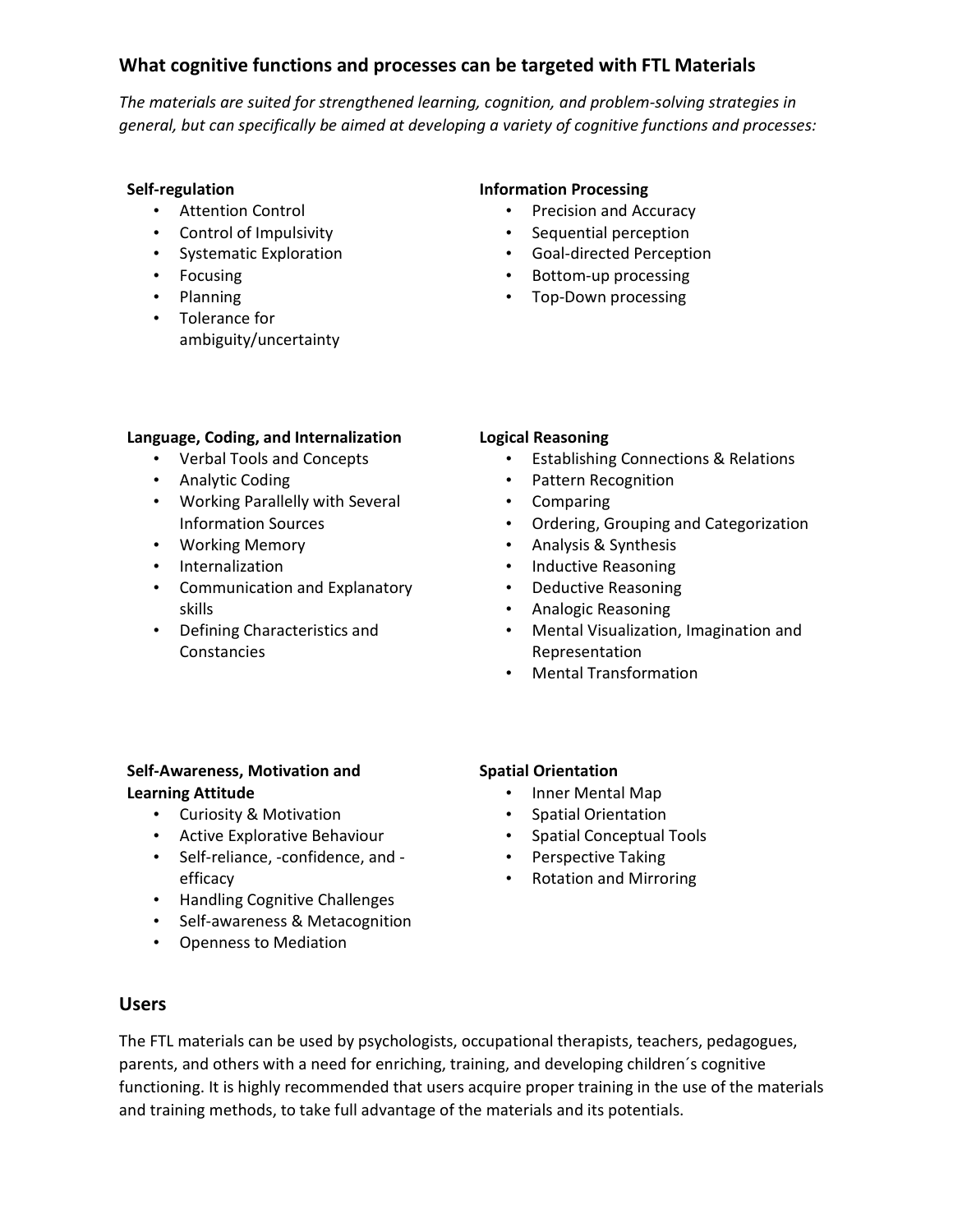## **Quality and production**

FTL Materials wood products are produced in high quality hardwood in a production line with high awareness of sustainability and social corporate responsibility. The production facility is partially Danish owned and with many years of experience in production of quality wooden toy. The production of materials for tactile exploration requires a very high degree of precision and the need for partially handmade processing. The materials need to be high quality to ensure that they don´t easily get marks and scratches, which also makes them very durable.



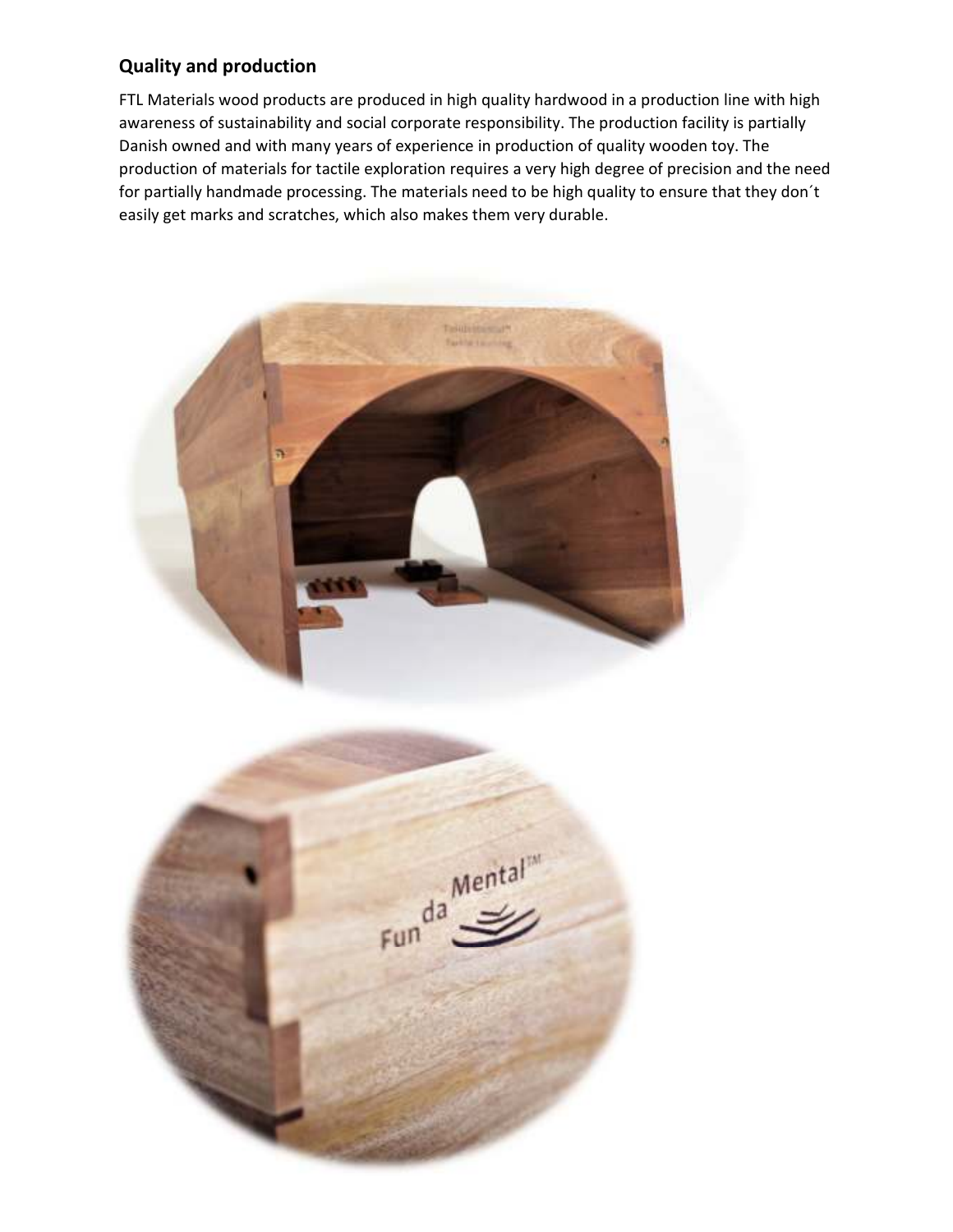



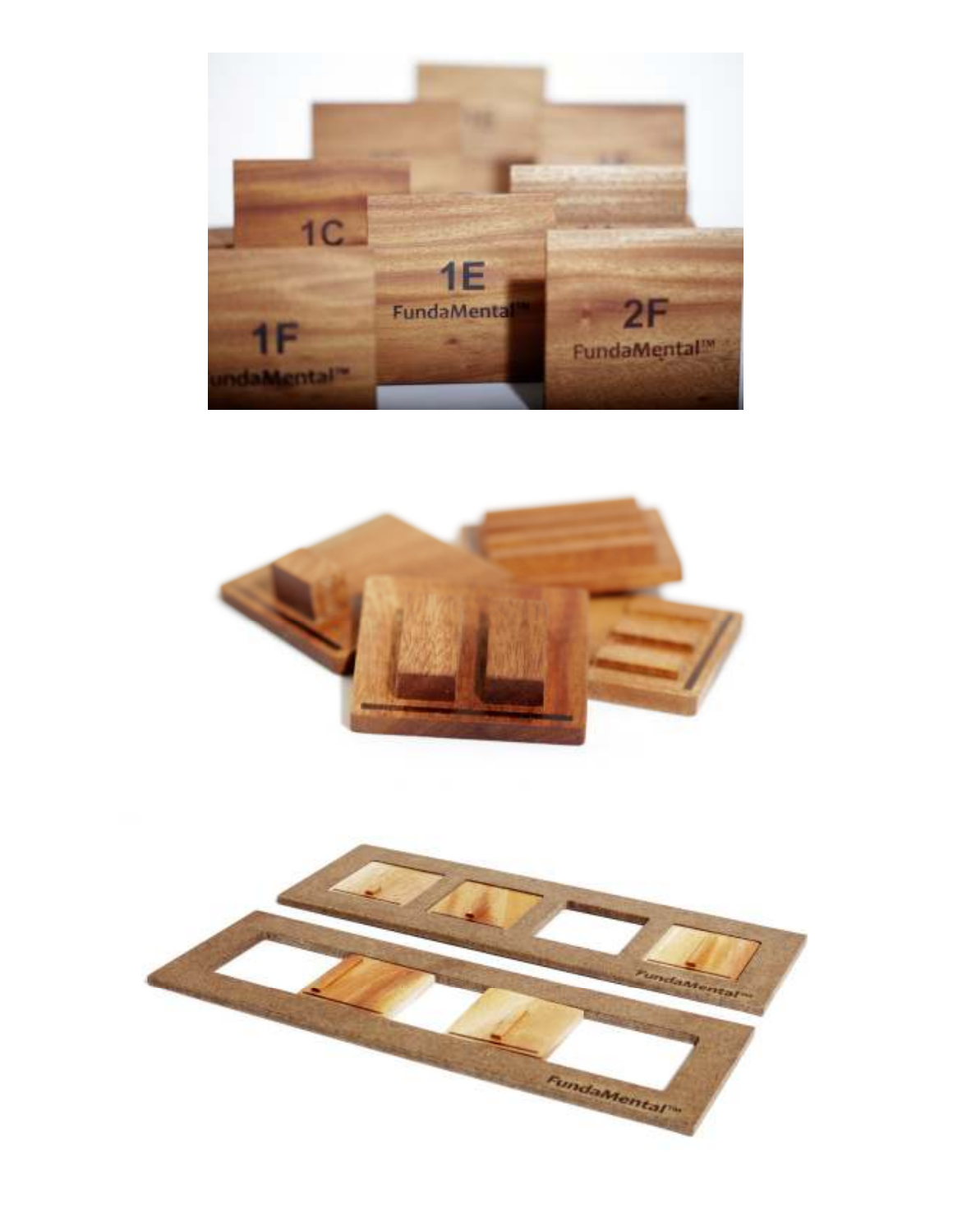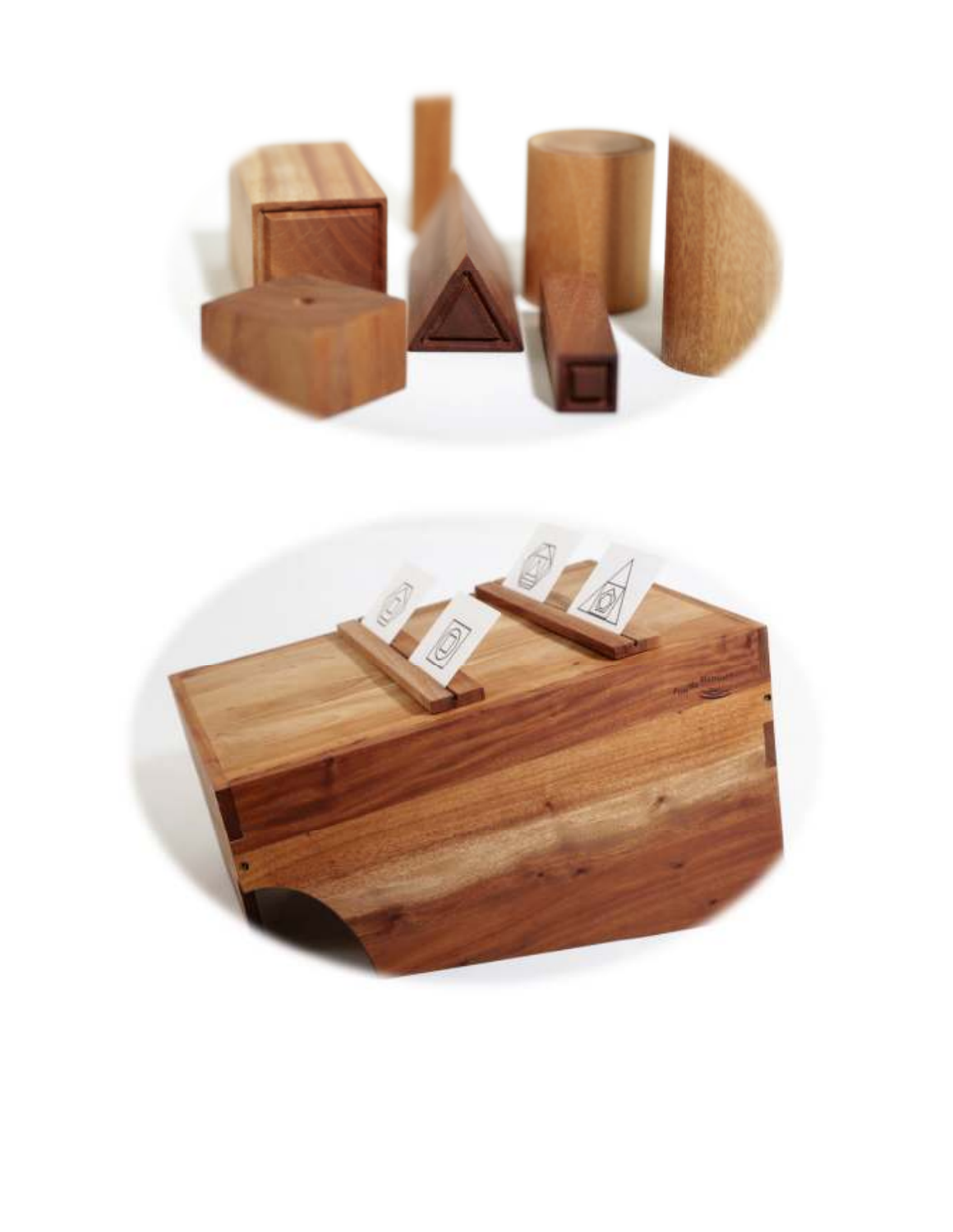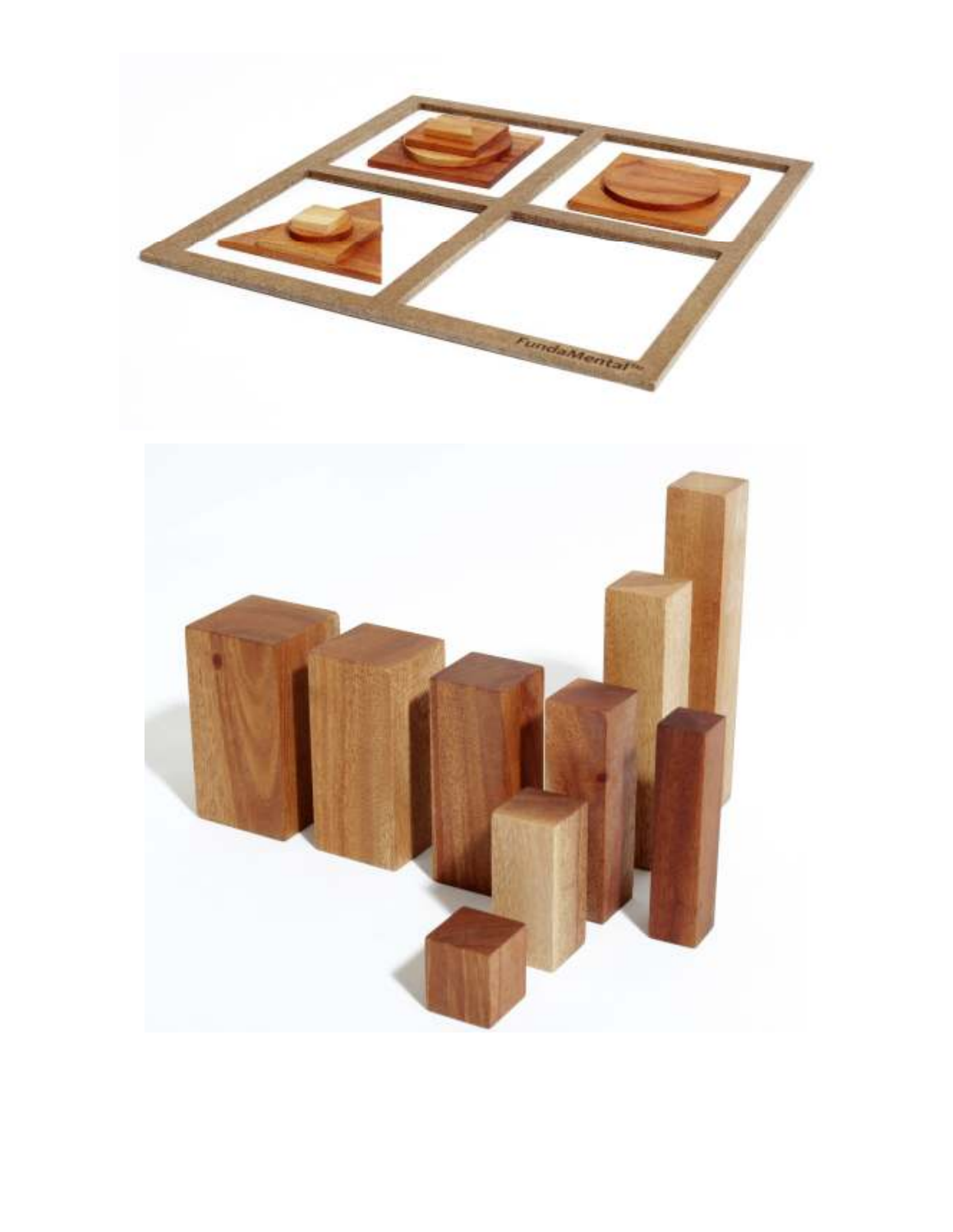## **Description of the different sub kits in FundaMental™ materials** *(subject to changes)*

## *FundaMental™ Foundation Kit*

- Big tactile exploration box
- Sorting and grouping frames
- Small tactile boxes (2 pieces)
- Eye band

### *FundaMental™ Basic Kit*

- Attribution blocks
- Composite Figures (including visual materials)
- Seriation Bricks
- Transformation Bricks
- Direction Arrows
- Metal worktop (for magnetic materials)
- Non-slip worktop
- Organizing frames for Progression and Transformation Bricks
- Visual material holders

### *FundaMental™ Extension to Basic Kit*

- Spatial Orientation set
- Rubber Attribution set
- Magnetic geometric shapes
- Tactile Pattern Stones Set (including tactile prints and visual materials)
- Numeric Tactile Stones Set
- Tactile print for Composite Figures

#### *FundaMental™ Game & Multiuser Kit*

- Tactile puzzle
- Tactile Domino
- Tactile noughts and crosses' game
- Tactile 4-in-a-row
- Tactile Picture Lottery
- Box with four hand openings
- Two extra small tactile boxes

#### *FundaMental™ Complex Kit*

- Complex tactile puzzle
- 3D analytical Geometric Shapes set
- Analytic Tactile Alphabet set
- 5- and 6-layer Complex Composite Figures

#### *FundaMental™ Assessment Set*

- Assessment test 1, including parallel test
- Assessment test 2 including parallel test
- Instruction and scoring tool